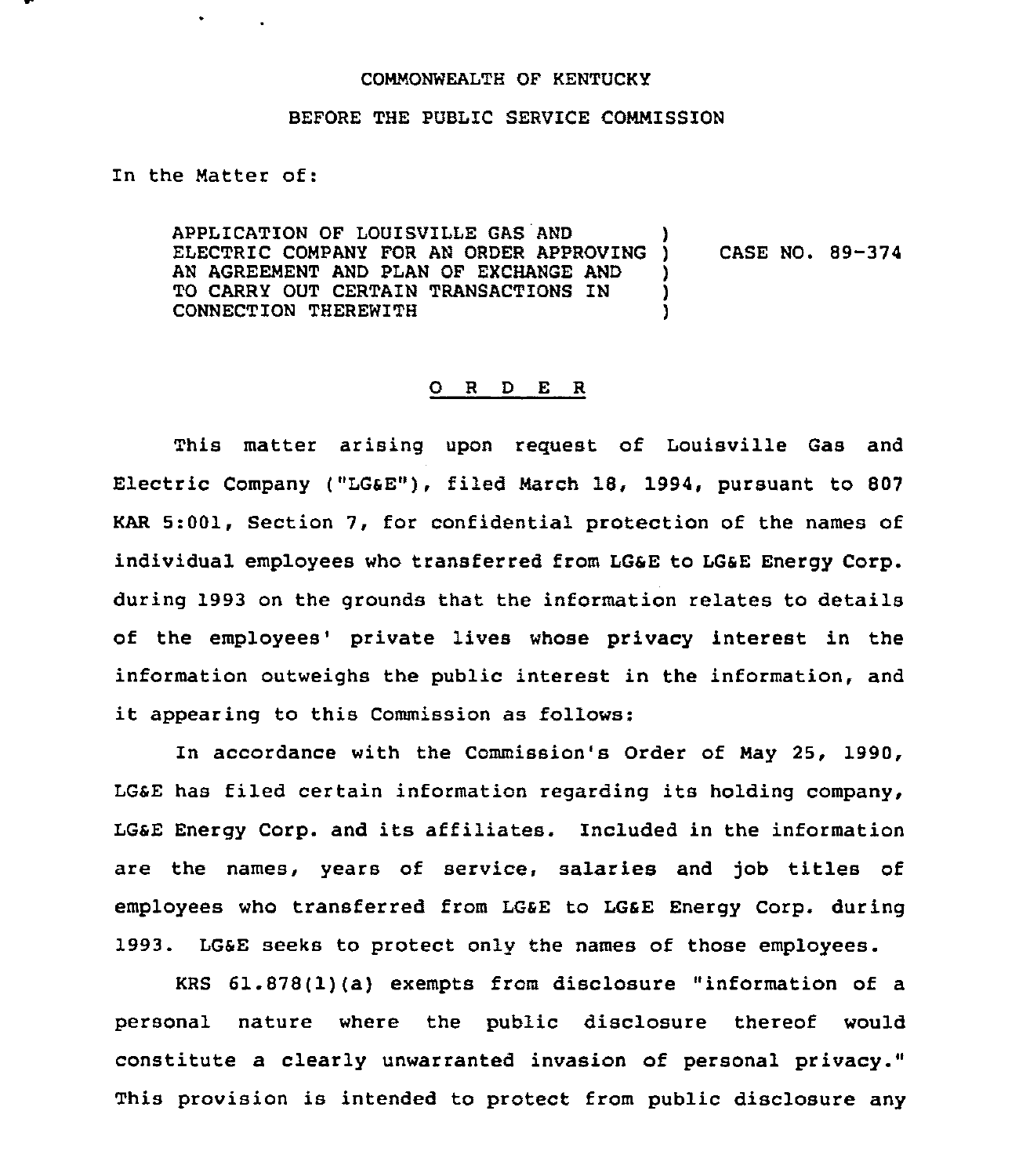information contained in public records that reveals the details of an individual's private life when the individual's privacy interest in the information outweighs the public interest in the information. Board of Education of Fayette County v. Lexington-Fayette Urban County Rights Commission, Ky. App., 625 S.W. 2nd 109, 111 (1981).

As a public utility, compensation paid by LGSE to its employees is subject to scrutiny not only by this Commission but also by its customers, who ultimately pay the expense of such compensation in the rates they are charged for service. Therefore, information on file with the Commission regarding the salaries paid generally within each employee classification should be available for customers to determine whether those salaries are reasonable. However, the right of each individual employee within a job classification to protect such information as private outweighs the public interest in the information. Thus, the salary paid to each individual within a classification is entitled to protection from public disclosure.

This Commission being otherwise sufficiently advised,

IT IS ORDERED that the names of the individual employees in the information filed by LGaE, which LGsE has petitioned be withheld from public disclosure, shall be held and retained by this Commission as confidential and shall not be open for public inspection.

 $-2-$